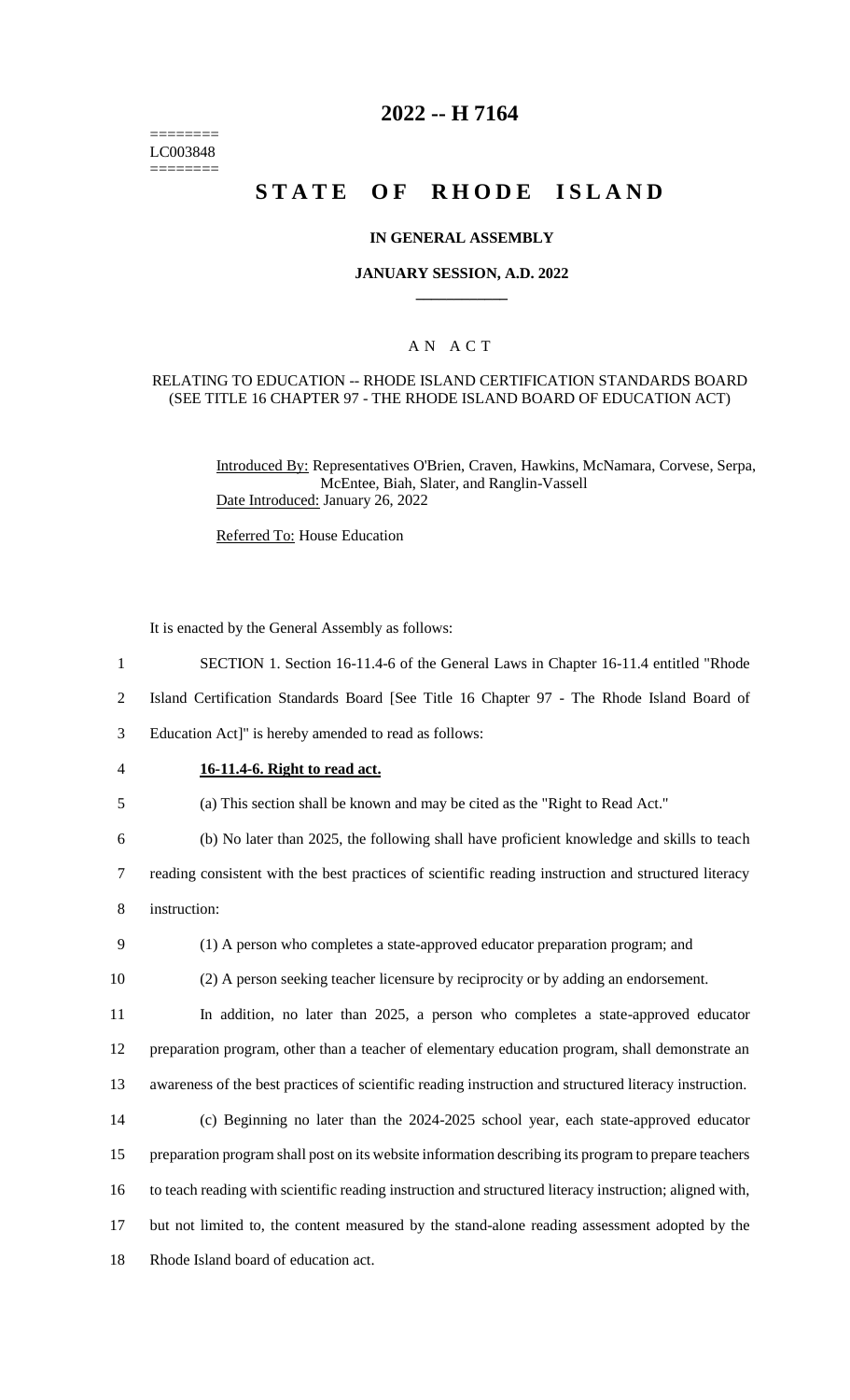- (d) Beginning with the 2020-2021 school year, a public school district and an open- enrollment public charter school shall provide the following professional development in scientific reading instruction and structured literacy instruction:
- (1) For teachers licensed at the elementary level, professional development for one of the prescribed pathways to obtaining a proficiency credential in knowledge and practices in scientific reading instruction and structured literacy instruction; and
- (2) For teachers licensed at a level other than the elementary level, professional development for one of the prescribed pathways to obtaining an awareness credential in knowledge and practices in scientific reading instruction and structured literacy instruction.
- (e) Beginning with the 2022-2023 school year, a public school that does not provide the professional development pursuant to the provisions of subsection (d) shall:
- (1) Be placed on probationary status; and
- (2) Provide notice to parents that the public school district has not met the requirements of this section.

- 15 (f) By the beginning of the  $\frac{2023-2024}{2025-2026}$  school year:
- (1) All teachers employed in a teaching position that requires an elementary education (K-
- 6) license or (K-12) license shall demonstrate proficiency in knowledge and practices of scientific reading and structured literacy instruction; and
- (2) All other teachers shall demonstrate awareness in knowledge and practices of scientific
- reading instruction and structured literacy instruction.
- 21 (g) All teachers who begin employment in the 2023-2024 2025-2026 school year and each
- school year thereafter shall demonstrate proficiency or awareness in knowledge and practices in
- scientific reading instruction and structured literacy instruction as is applicable to their teaching
- position by completing the prescribed proficiency or awareness in knowledge and practices of the
- scientific reading instruction credential and a structured literacy instruction credential either:
- 
- (1) As a condition of licensure; or
- (2) Within one year if the teacher is:
- (i) Already licensed; or
- (ii) Employed under a waiver from licensure.

 (h) A provider of a state-approved educator preparation program shall include in its annual report to the department of elementary and secondary education (the "department") a description of program to prepare educators to teach reading using scientific reading instruction and structured literacy instruction.

(i) A public school district that employs an educator in violation of this section or that does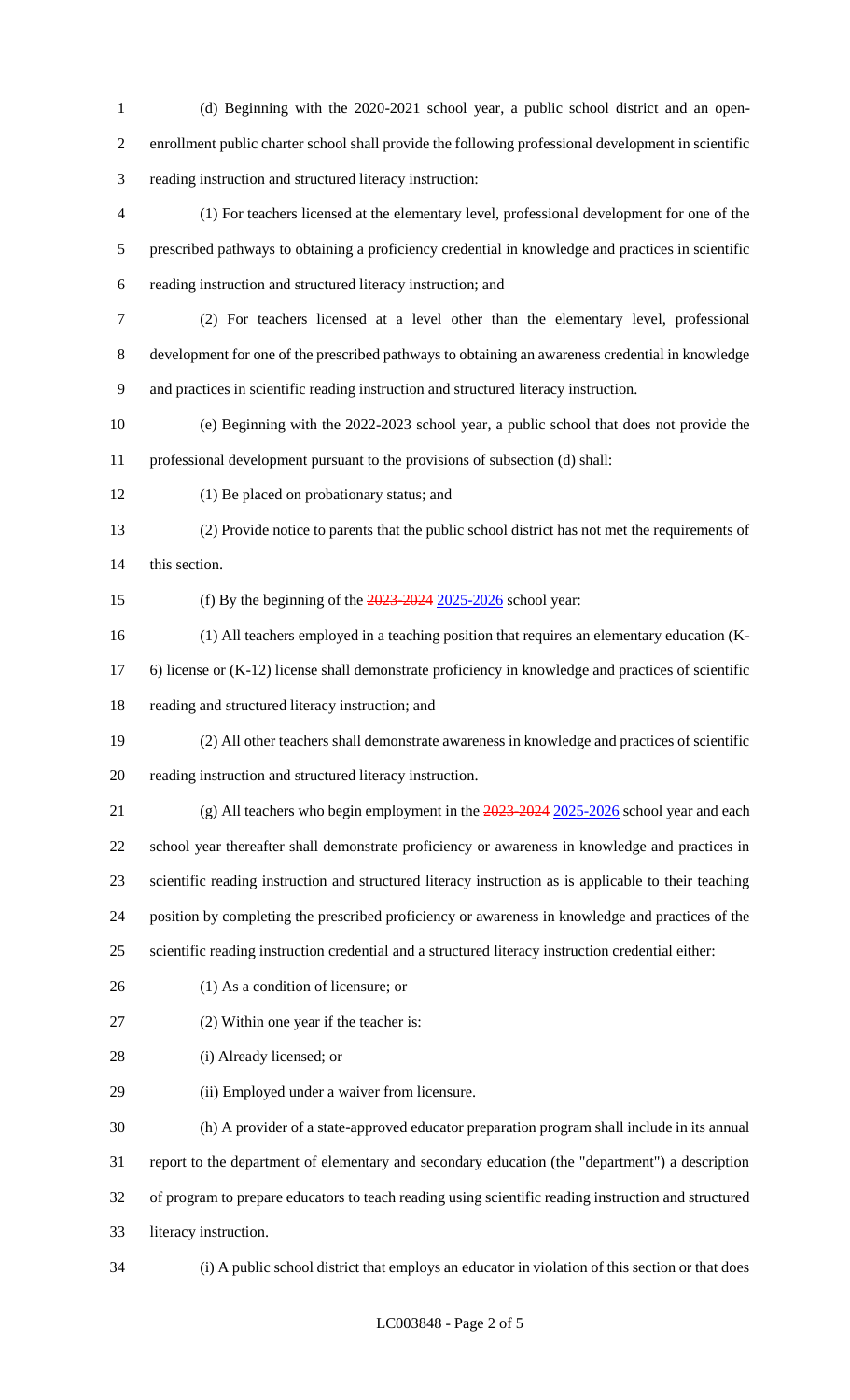not provide the professional development as required under this section shall be in violation of the standards for accreditation of the Rhode Island board of education act, and the school district may be placed on probationary status by the department. A public school district placed on probationary status pursuant to the provisions of this subsection shall send written notification to the parents of the students in the public school district of the reason for being placed on probationary status. (j) A provider of a state-approved educator preparation program that does not comply with the requirements of this section may be subject to penalties up to and including having the provider's approval status revoked. (k) The department is vested with the authority to, and shall enforce, this section. 10 (l) The department shall promulgate rules to implement the provisions of this section no 11 later than August 1, 2022. (1) The rules and regulations adopted by the department shall recognize that teachers shall 13 have met the requirement of demonstrating awareness in knowledge and practices of scientific reading and structured literacy instruction by attending six (6) hours of training in scientific reading and structured literacy instruction. 16 (2) The rules and regulations adopted by the department shall recognize that teachers shall 17 have met the requirement of demonstrating proficiency in knowledge and practices of scientific 18 reading and structured literacy instruction by one of the following: (i) Possessing a Master's degree in reading or a related academic discipline; 20 (ii) Possessing a reading specialist and/or consultant certificate; (iii) Attending twenty-four (24) hours of training in scientific reading and structured 22 literacy instruction; (iv) Providing proof of completion of a course or training program in scientific reading 24 instruction; (v) Passing a test in scientific reading and structured literacy instruction adopted by the department; or (vi) Having at least fifteen (15) years of experience teaching reading at the elementary level. (m) As used in this section: (1) The term "scientific reading instruction" means instruction that is instructional centered, empirically based, and further based on the study of the relationship between cognitive science and educational outcomes; and (2) The term "structured literacy instruction" means an approach by which licensed personnel teach reading, which includes syllables, morphology, sound-symbol correspondence,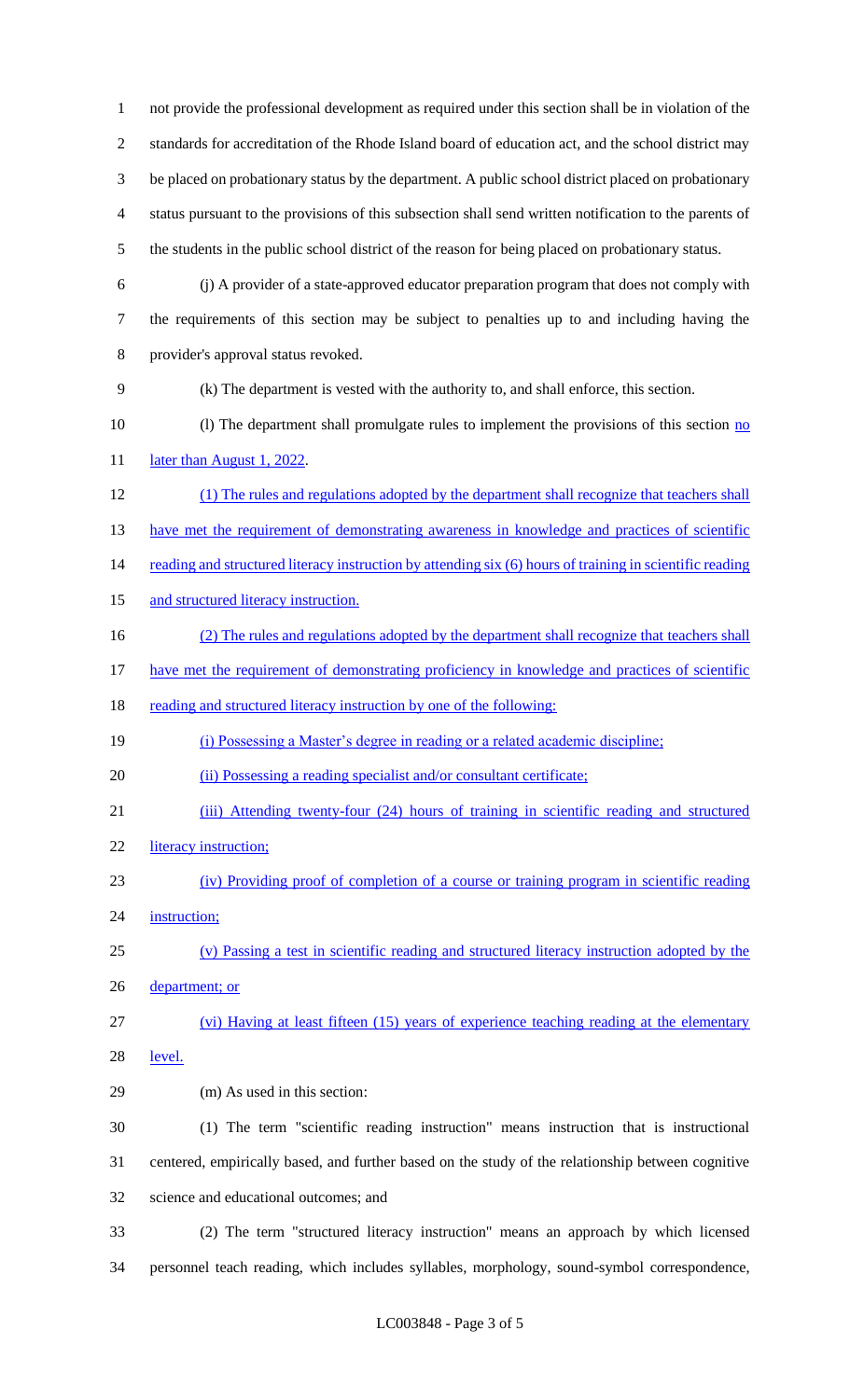- 1 semantics, and syntax, in an explicit, systematic, and diagnostic manner.
- 2 SECTION 2. This act shall take effect upon passage.

======== LC003848  $=$ 

LC003848 - Page 4 of 5